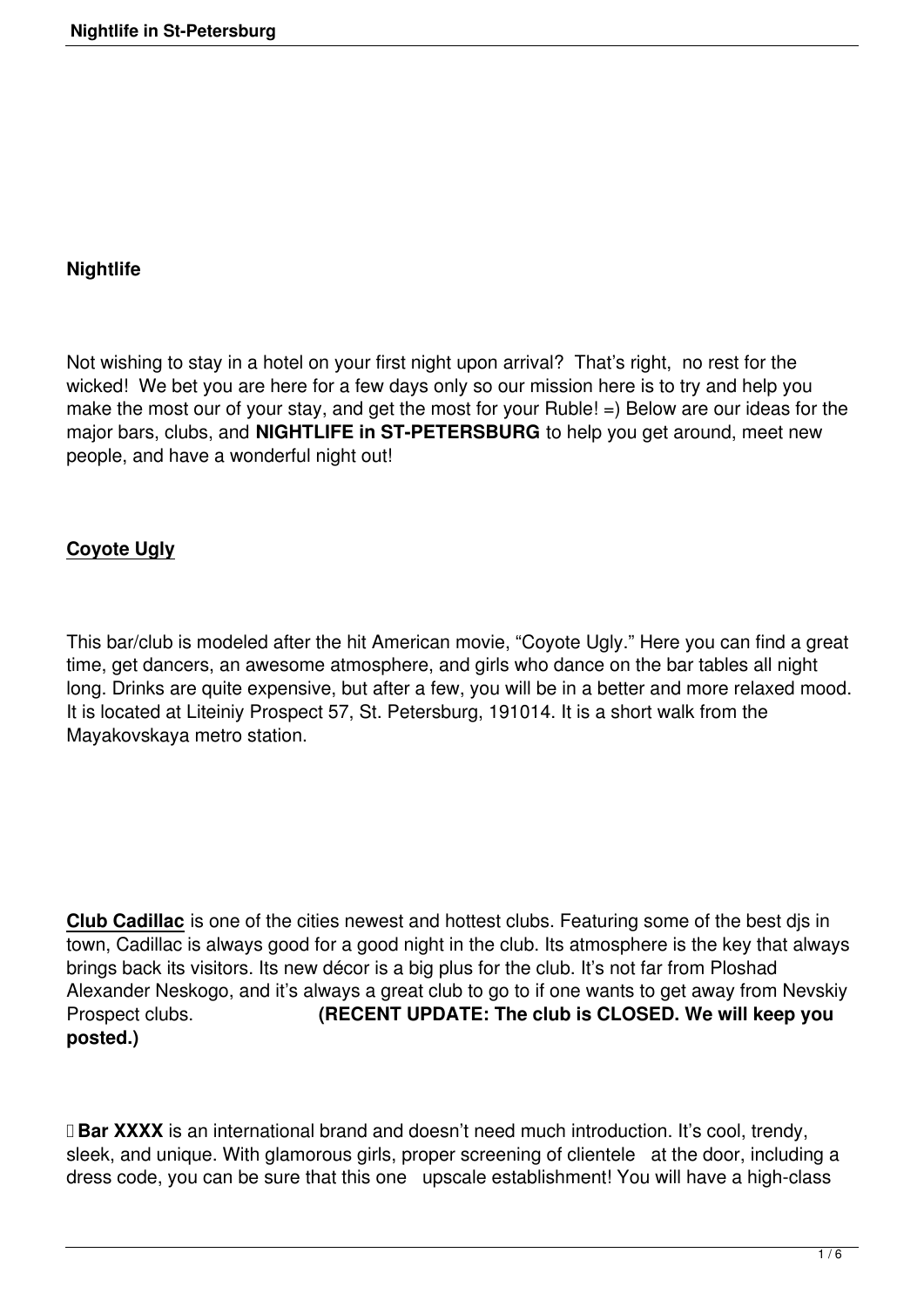time at this place, we can quarantee it! There are 7 bars from the XXXX chain in St Petersburg. A top-notch place to get drunk and watch sexy girls' strip and dance on the bar and the tables. The prices for entrance may vary. Normally the entrance is free before midnight and costs 1000 rubles (for men and still free for women) after. If the place is full though (and it usually is on weekends), an entrance fee may apply which is normally 500 rubles for women and 1000 rubles for men.

Standing in stark contrast to the sleek style and glamour of the XXXX Bars are the trashy chic kind of bars on Dumskaya 9. These are known as student hangouts, so if you are up for a crazy fun night that involves lots of drinking and dancing – make sure to check these bars. Without a doubt, Petersburg's hottest drinking spots are located on **Dumskaya Street** . Despite the scary, trashy look of the so-called "ruin bars", they are very popular and get extremely packed at night. Rivers of cheap alcohol, retro music hits, and swanky, relaxed and friendly atmosphere are primed for dance floor action. Whether it's dancing [in front of the DJ, lo](news/russia-travel-tips/398-dumskaya.html)w-key mingling or a conversation outdoors, the 4 bars on Dumskaya Str. ( **Datcha**

, **Belgrad** ,

**Fidel** , and **Ulitka**

) guarantee its visitors cool vibes and a wonderful time! Admission is generally free on weekdays and costs around 150 rubles on weekends. Also check out all bars on Dumskaya Steet

[If you're 18-20 and your are](news/russia-travel-tips/613-bars-on-dumskaya.html) after ways to have a great night out, without the usual financial hangover that follows, walk this way - **CLUB METRO** has it all. This 3-floor (and 3 dance floor) venue provides multiple club gradients! Club Metro offers you very cheap beer MATOFF (they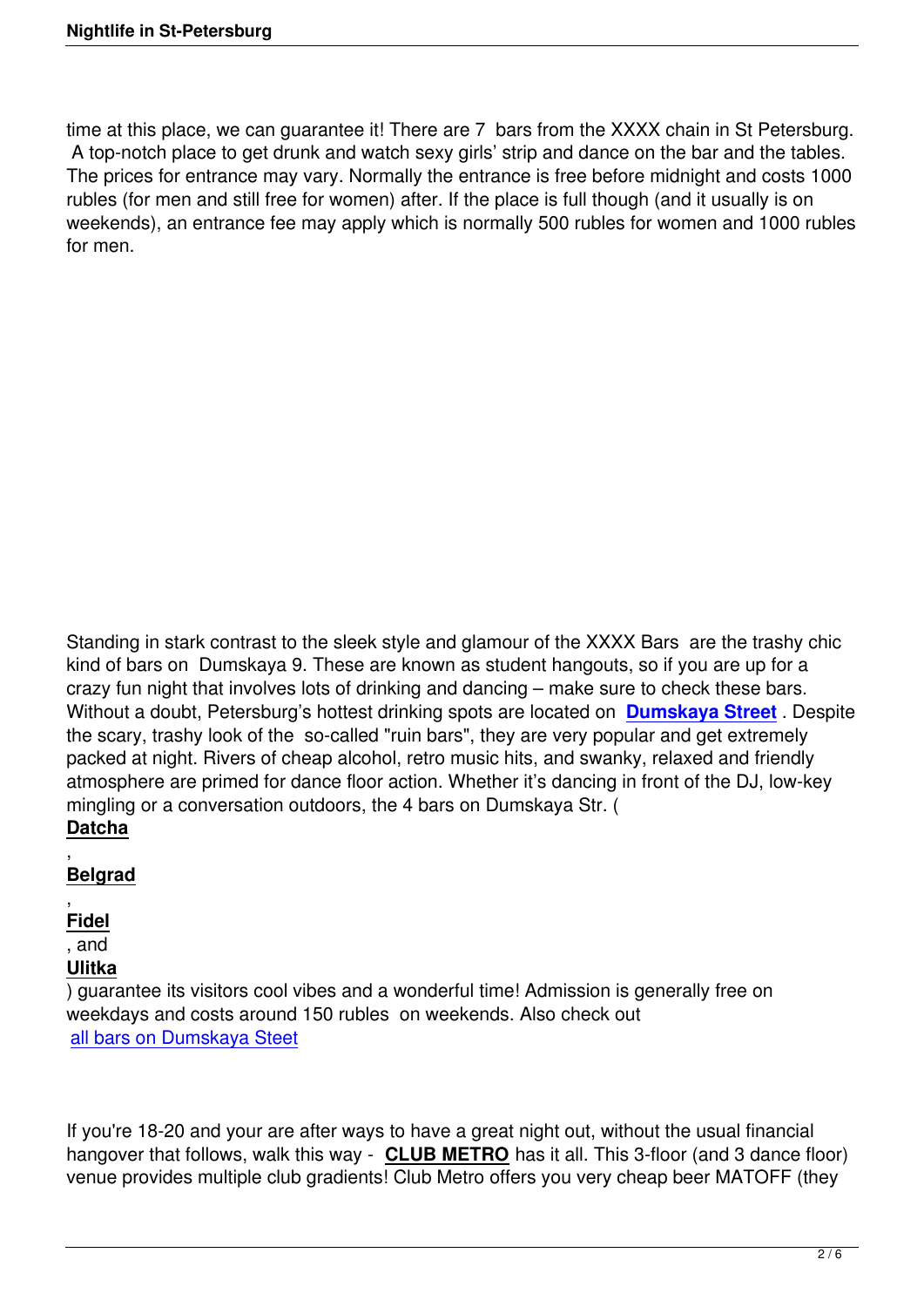have their own brewery), chill out areas, steel-beamed interior, and 3 dance floors with pop on the first, hip-hop on the second and club music on the third floor (The 3d floor is only open on Friday, Saturday, Monday and Wednesday). This club is extremely popular among young people in the age 18-20. And is kind of awkward to come to for adults as they will definitely stand out and will be out of their age group. So if you are young and in the mood for chasing good-looking blondes, this is the place just for you to let loose!

Prices: Friday and Saturday: 10 pm-11:00 – RUB 280; 11pm-midnight – RUB 350; After midnight – RUB 420. Sunday, Monday, Tuesday, Wednesday, Thursday: 10 pm -11pm – RUB 210; After 11pm – RUB 280

SPECIAL OFFERS: Monday: 10pm – 11pm entrance FREE; Tuesday 10pm-1am – all drinks that you bought at the bar double up;(i.e. 2 for 1 mate?) Wednesday: 10pm-11pm – entrance free for students (by students' IDs)

Thursday: 10pm-11pm – FREE for girls only; Sunday: 10pm-11pm – entrance FREE if you have a new pack of "Winston" cigarettes on you which you can buy anywhere on your way to the club.

DISCLAIMER: The special offers do not apply on some holidays. Please, check with **St-Peters burg Guide**

## before coming.

Address: Ligovsky pr. 174 offers you very cheap beer (they have their own brewery) Additional information:

Open every day from 10pm to 6am. A no chewing gum policy. Website: metroclub.ru

In short, Club Metro will blow your mind away with all that it includes. Its drink prices are moderately priced, and one will always feel good after a good night of partying at Club Metro.

Quite a small but cozy place with just 40 seats, the music stage in front of the brick wall, a handful of tables and the most talented musicians… **JFC Jazz Club** is one of the few places in St Petersburg where the jazz lovers come to listen to the best jazz music played by professional musicians every single night. Despite its modest size, JFC Club is rightfully considered the most popular jazz venue in town. They don't serve food here – only the best alcohol at relatively low prices. You will hardly hear a bad performance here. The musicians play in all styles from free improvisation to sound art. There's almost no talking - just listening. The audience consists of mainly young women. Admission RUB100-200

Top-notch dance programs with hot strip dancers can be seen in **Marstall** on Konyushenny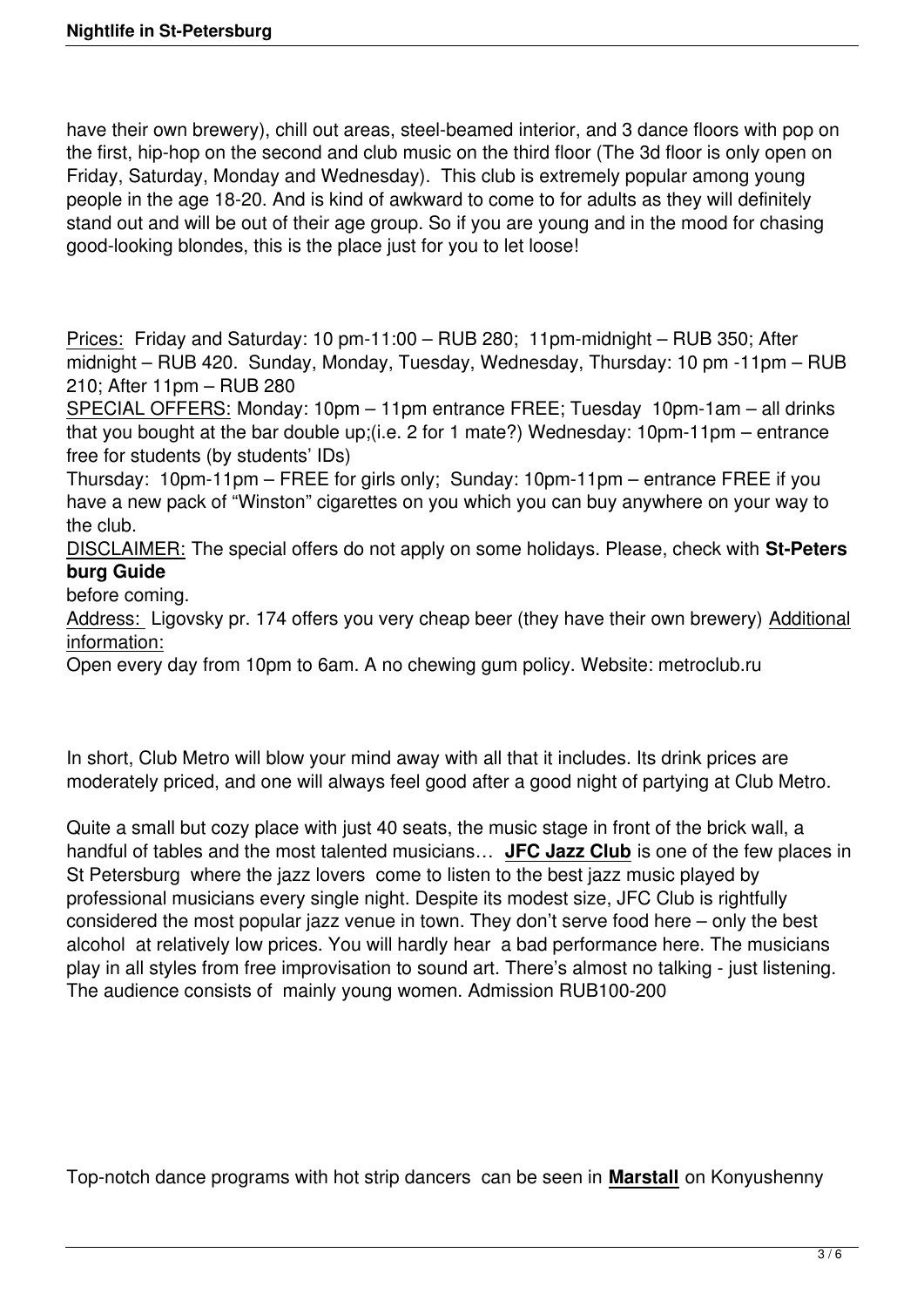Dvor. This tavern-esque kind of bar-club is particularly known for its erotic shows but there are rich interactive entertainment programs available to the club visitors too. The entrance fee is usually 100 rubles for men and free for women on weekdays and 300 rubles for men and 200 for women on weekends. Drinks are quite pricey though. Thursday is Ladies Night with male strip shows.

**Takao**, **on Nevsky 106**, is probably SP Guide's number one choice among all the nightclubs listed in this section. We here at SP Guide believe it offers the best balance of price, atmosphere, and location. If you want something that offers all of these in abundance, look no further! This is DEFINITELY a cool place that you'll want to revisit! Featuring a restaurant in the day time and a club with sexy go-go dancers and a dance floor at night, Takao is open 24/7 (!!!) and offers its patrons all kinds of entertainment, ranging from nighty live performances starting 7.30 pm and the craziest theme parties, and go-go dances on the bar, starting 10.30 pm. There's no entrance FEE but it's extremely difficult to get in when the club is packed on weekends.

Additional information: Japanese and European cuisine. Brand new interior. Most central location. Reasonable prices. EXTREMELY fun atmosphere. All sushi rolls come at 120 rubles after 2 am.

Among St petersburg's English pubs, **Telegraph**, **Dickens**, and **Red Lion** are highly recommended. The

## **Telegraph**

is located smack in the city center only one step off Nevsky and consists of 2 separate premises – traditional English pub, and a bar with a little stage and a cool DJ. Telegraph is a small but really nice place to drink and dance at, mainly active on weekends. Free entrance, although rather high prices on drinks. But despite this, the place is just a lot of fun!

Red Lion is one of the expats fave hangouts that's open 24/7 with live music, 5-6 bars, 2 dance